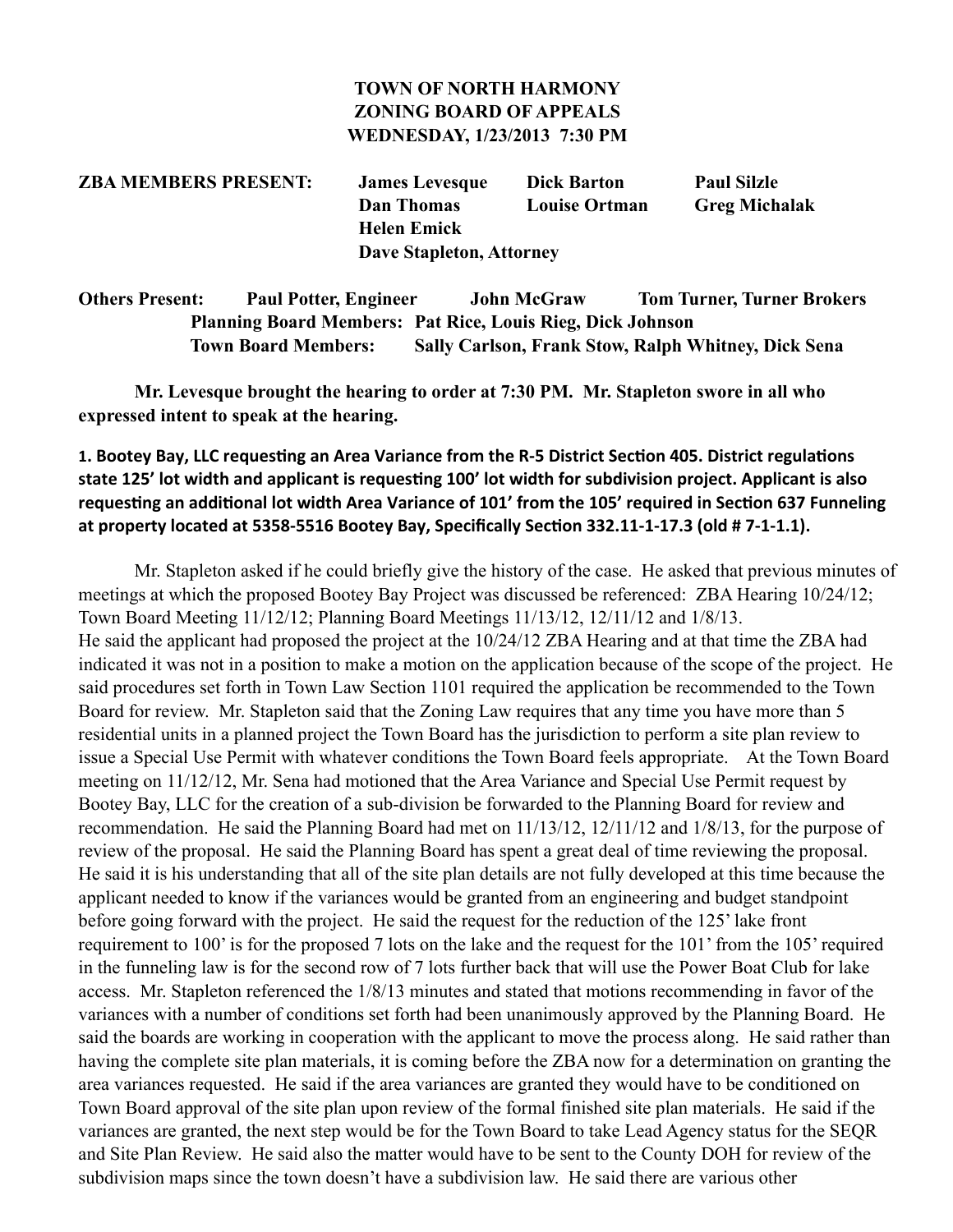governmental agencies to be notified for their input once the final plans are available. He asked Mr. Rice, Chairman of the Planning if that was a correct recitation of the facts. Mr. Rice said yes.

### **ZBA 1/23/13 (Pg. 2)**

 Mr. Potter, Engineer for the project said the PB had requested a 35' buffer zone on the lake shore and the initial offset on the drawing was for 10'. He said that had been changed to 35' in the new drawing. He said they needed to know what the lot sizes would be in order to determine the placement of water gardens which will be located between the lots. He said the water gardens are based on size, amount of runoff, slope of the surface, etc. Mr. Levesque asked if the map in their most recent package is representative of the plan based on the requested lot size. Mr. Potter provided a new map which Mr. Levesque dated 1/23/13 for the record. *There was discussion between Mr. Potter and the board regarding the map.* Mr. Stapleton asked if the building envelope of 40′x70′ shown on the map and setbacks are correct. Mr. Potter said yes. Mr. Silzle asked about the 3 sections of wetlands shown on the original map. Mr. Potter said the original designation of wetlands developed by the Corp of Engineers had expired in October, 2012 and new designations would have to be determined. Mr. Silzle asked if the original lands were re-designated wouldn't that affect the project. Mr. Potter said no because there is a program that allows wetlands to be "traded" whereby you add 2 for the 1 you trade off. Mr. Stapleton asked for clarification on the lot sizes. He asked if all the lots are 100′x400′, both lakeshore and rear lots; if all building envelopes are 40′x70′; and if buffer zones on the lakeshore are all 35′ of non-mowable area. Mr. Potter said that is correct. He said the location of water and sewer would probably require that one be in front of the home and the other in the rear. He said they would be discussing those requirements with Paul Snyder of the Health Department. He said usually wells need to be upstream of the septic system and leach field, but it depends on the type of engineering and system used. Mr. Stapleton noted that it appears that the housing on the second row of homes have setbacks that allow for views of the lake. Mr. Potter said they have visibility of the lake but they cannot walk through the front properties to access the lake. He said deed restrictions would be established preventing the obstruction of the 2<sup>nd</sup> row views. Mr. Turner said that this would be comparable to Grand View Estates where it is favorable to the developer and owner to preserve views of the lake. Mr. Stow asked if someone were to purchase 2 adjoining lots on the lake would footprints set forth have to be followed as far as the location of the house. Mr. Potter said yes. Mr. Turner said the covenants for the lakeside lots and those for the rear lots are sometimes different, to deal with different issues (i.e. lakeside cannot plant trees, etc. to obstruct view, while rear lots can do more landscaping because they can't obstruct a view). Mr. Stapleton noted that the SEQR document as submitted does not include Phase III of the project. He said the document may have to be changed to accommodate that phase to avoid segmentation of the project. Mr. Potter said it all depends on how the applicant handles the commercial portion of the property (i.e. whether he sells it or develops it himself). Mr. McGraw said at this time he has no idea what he will do with the commercial portion of the property so he does not know how to address it in the SEQR or if it should be addressed. Mr. Levesque clarified for the record that this application deals with Phase I and II only of this project. Mr. Potter said yes. Mr. Levesque noted page 11 of the SEQR; item 5. Indicates that 15 lots are going to be developed. He asked if that had been changed because the new map shows 14 lots. Mr. Potter said they had originally thought they could get 15 lots in but that has changed to the 14 currently shown. Mr. Stapleton noted that the tax parcel ID number on the SEQR is incorrect and needs to be corrected before it goes to hearing. Mr. Levesque stated that after the Site Plan is completed and the Planning Board OK's it, it will go before the Town Board for SEQR hearing after they hear from all permitting county and state agencies.

 Mr. Levesque asked what the reasoning for the 4′ variance at the Boat Club was. Mr. Potter said the funneling law requires 15′of lakefront for every home that will use the lake lot for lake access and with 7 lots that would require 105′. Mr. Stapleton said it is his understanding from the PB minutes that when the 1st rear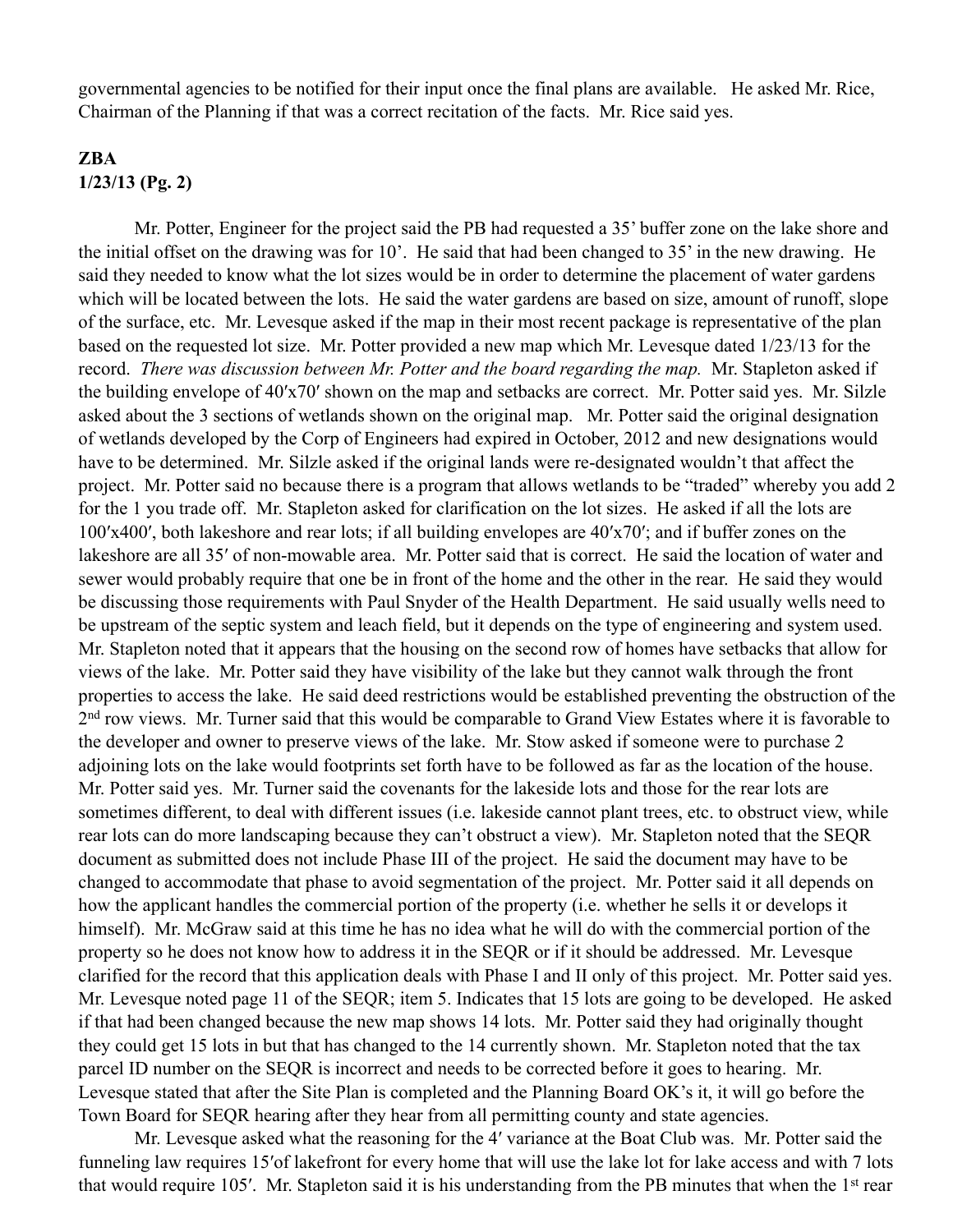lot is sold, the license/agreement for use by the Power Boat Club will be revoked and will be used solely for the use of the rear lot homes. Mr. Potter said that is correct. Mr. McGraw asked if it would be possible to not have that in effect until a home is actually started on the rear lot as opposed to as soon as a lot is sold. He said this would give the Boat Club a little more time to make other arrangements. *There was general discussion of this*. *It was noted that there are 24 slips available at the club currently and discussed that*  when the project begins there should only be 7 slips for the rear lots. Mr. Silzle said 7 slips could be

## **ZBA 1/23/13 (Pg. 3)**

removed or designated immediately for the 7 rear lots and not rented out and that would decrease the density of use by the Power Boat Club but still allow access. Mr. Levesque said if there is not Phase II (7 rear lots) you would still have the 7 docks for the lakefront homes and the 24 at the Power Boat Club. Mr. Potter said before Mr. McGraw purchased the land there were more than 7 cottages on the lakefront and they all had docks. Mr. Thomas asked if the town had some type of control over the lease of the Power Boat Club through Zoning, or is it just some type of Grandfather situation. Mrs. Carlson said as far as she knows it is Grandfathered, but its' uses have been expanded as far as a much larger dock and Winnebago's parking there to camp. Mr. Potter assured Mrs. Carlson that the Winnebago's would not be back next year. Mr. Stapleton said currently it is a commercial operation.

 Mrs. Emick asked about the lease between Mr. McGraw and The Power Boat Club that had been signed previously, but not signed last year. She said on the lease there are stipulations that rent be paid and asked Mr. McGraw if he was still collecting rent on the club. Mr. McGraw said he had collected rent for 2011 and 2012. Mrs. Emick asked if the rent collected had been used to pay the taxes. She said this goes to the state and the authorization of those slips to be used. She said that the licensee is responsible for all state, local and federal payment of taxes. She said if the taxes have not been paid this could impact his use of the Boat Club. She said this is according to the terms of the submerged land license and the criteria that must be met. She said they do not have to transfer that license and could in fact terminate the license and that could affect his plans. Mr. McGraw said the taxes have not been paid but will be and as far as the state having a problem with that particular license he feels that when the taxes are paid there won't be an issue with granting a license for the 7 slips.

 Mr. Stapleton said the issue of back taxes has been raised and he insists on a full record. He provided a copy of taxes owing on the 2 properties as of 12/11/12. Currently the approximate taxes on the 26.20 acres are \$101,715 and the approximate taxes on the Power Boat Club property is \$12,535. He said there is a county petition and notice of foreclosure on the property which must be paid by the last date of redemption which is 4/15/13.

 Mr. Levesque said the ZBA is addressing only the 2 area variances requested. Mr. Stapleton said the ZBA is being asked to do that based on the map provided by the Mr. Potter showing 14 lots with houses. He said the original application was for a Special Use Permit because there are more than 5 lots being created and typically the jurisdiction on Special Use is only with the Town Board.

 Dick Johnson, Planning Board, said that some of the reasoning behind their approval and recommendation of the project was that they felt this use (residential homes) was better than others that had been previously suggested given the R-5 Zoning. He said they felt the 100′ lot width was sufficient as it is greater than many homes already located on the lake. He said they would have preferred that the Zoning be R-1 for the properties for the protection of the owners but given the conditions that the developer has agreed with there should be no issue. He said the lakefront homes will be a maximum of 1 story to preserve the lake views and the buffer zone has been increased to 35′ of unmowed area. He said the engineer is responsible for developing the stormwater plan so there is no runoff to the lake. He said the rain gardens are also an important condition in the development. He said the offset nature of the front and back row of homes is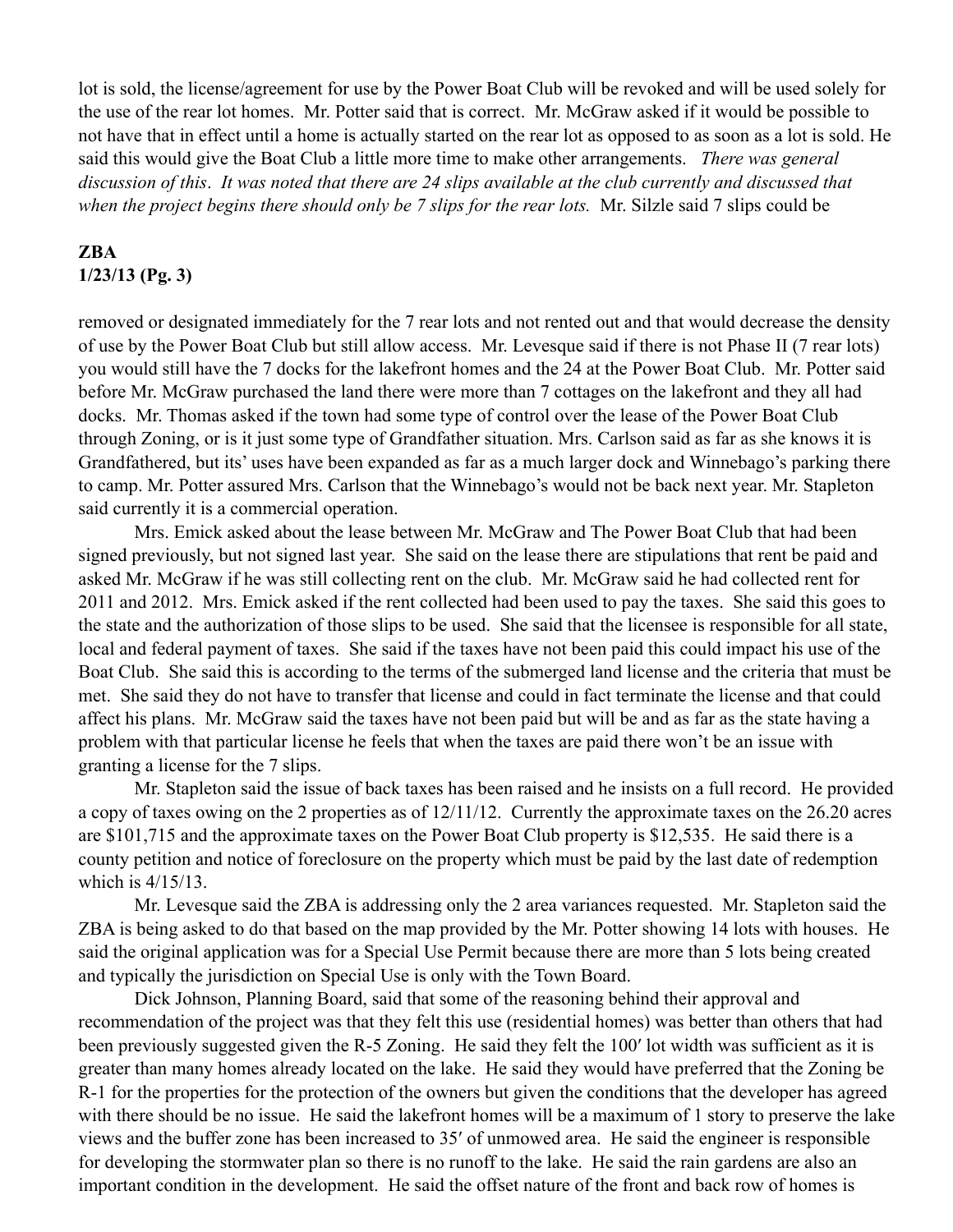good because it preserves views. Mr. Johnson indicated that the wetland situation is a little fuzzy because the maps are not consistent and there are some discrepancies. He said this will have to be addressed. He said the Power Boat Club will be gone when the first lot on the back row is developed. He said the roads must be built to town specifications; trees will be preserved to the extent possible (4" and above in diameter); deed restrictions will be in place and in writing. Mr. Stapleton said all of these things could be conditions if the ZBA wishes.

 Mr. Levesque said the step being taken today is just the start of the permitting process involved with the proposed development. He said the map provided today is being used to show this board the dimension of the lots and the proposed placement of the dwellings, but the details (i.e. roads; septic/sewer; trees; etc.) are not shown and will need to be reviewed by the various boards for accuracy and compliance. Mr. Potter

## **ZBA 1/23/13 (Pg. 4)**

said that the actual footprint of the home may in some cases be smaller than what is shown on the map. He said the well and septic will be based on county requirements and approval. Mr. Levesque asked that it be placed in the record that the current map provided is a maximum footprint /envelope for the structures on the lot.

 Mr. Stapleton suggested that the deed restrictions and covenants be placed in one document as a declaration of restrictive covenants and if it is approved it be recorded and each deed can just reference that document. Mr. Potter said there will be 2 sets of covenants: one for the homes on the lakefront and a separate one for the rear or second row homes.

Mr. Levesque asked if anyone wished to speak regarding the application.

# • MOTION #1 OF 2013

**Mr. Levesque motioned to grant an Area Variance to Bootey Bay, LLC requesting a subdivision lot width of 100′ in the R-5 District, Zoning Section 405 (125′ is required) at property located at 5358-5516 Bootey Bay, Specifically Section 332.11-1-17.3 with the following conditions:**

- **Complete site plan review must be submitted and approved by the appropriate board**
- **County Health Department approval of the subdivision map**
- **Town Board accept Lead Agency status on the SEQR review**
- **Full map and plan of wetland areas be provided and approved**
- **Full Town Board approval of deed restrictions/covenants**
- **Homes on lakeshore will be single story and height limitations taken into consideration**
- **Submitted preliminary site plan for building envelope of Phase I ( 7 lakefront homes) and Phase II (7 rear homes) totaling 14 lots; does not include any Phase III plans and is not in consideration**
- **Roads must be constructed to town road specifications and upon completion of one home, roads must be sufficient for emergency services access**
- **Upon the sale of one rear lot (Phase II) and the issuance of a building permit, the Power Boat Club License will be terminated at the end of that season and be solely dedicated for the use of the rear lots.**
- **This motion is contingent and conditioned on any conditions the Town Board wishes to place on the final site plan map and review.**

**Mr. Michalak seconded and a roll call vote was taken. Mr. Levesque, Yes; Mr. Barton, Yes; Mr. Thomas, Yes; Mr. Silzle, Yes; Mrs. Ortman, Yes; Mr. Michalak, Yes; Mrs. Emick, Yes. The motion was carried unanimously.**